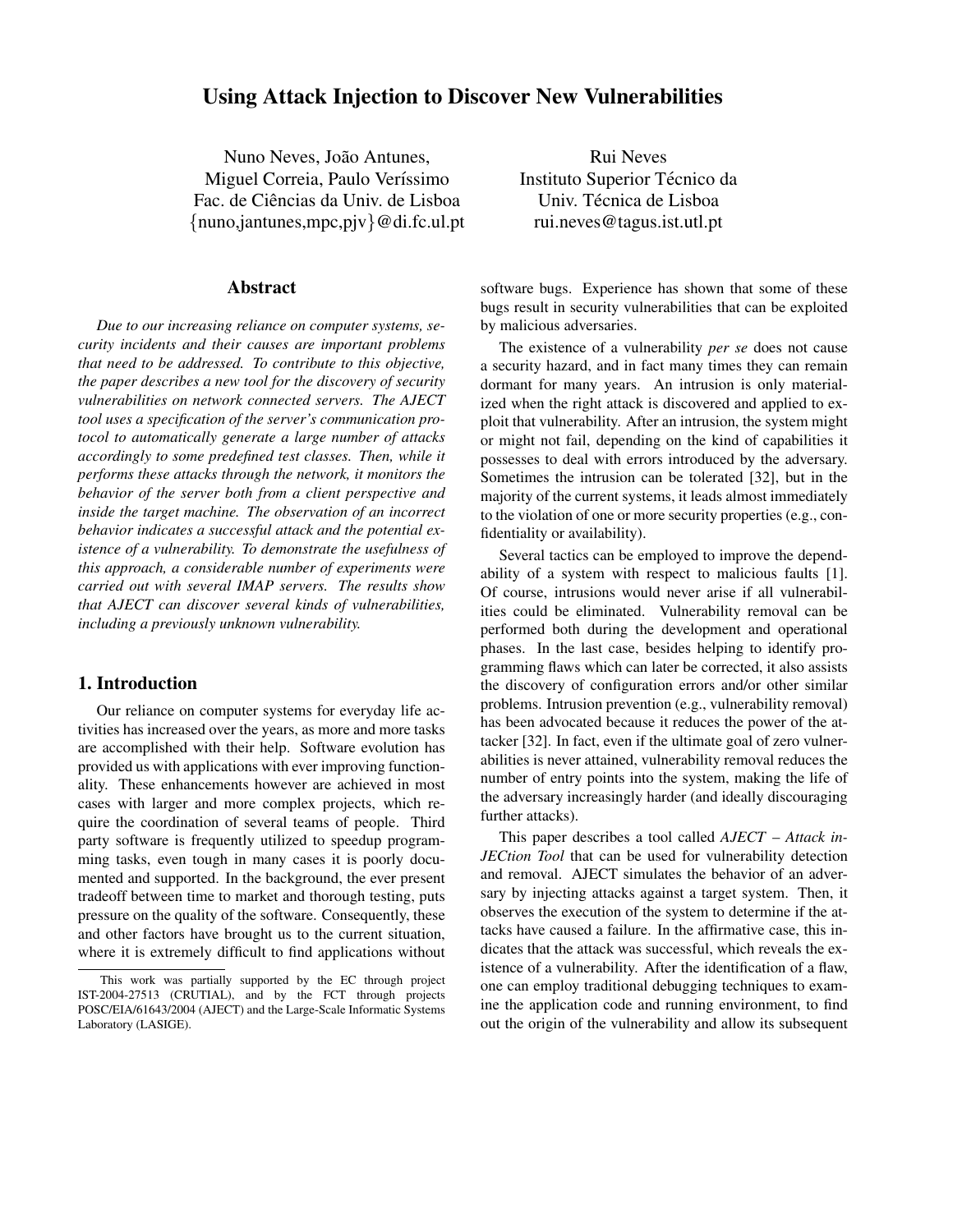

### **Figure 1. Using the composite fault model to demonstrate the vulnerability discovery methodology.**

elimination.

The current version of AJECT mainly targets network server applications, although it can also be utilized with most local daemons. We chose servers because, from a security perspective, they are probably the most relevant components that need protection. They constitute the primary contact points of a network facility – an external hacker normally can only enter into the facility by connecting to a server. Moreover, if an adversary compromises a server, she or he immediately gains access to a local account, which can then be used as a launch pad for further attacks. The tool does not need the source code of the server to perform the attacks, i.e., it treats the server as black box. However, in order to be able to generate intelligent attacks, AJECT has to obtain a specification of the protocol implemented by the target server.

To demonstrate the usefulness of our approach, we have conducted a number of experiments with several IMAP servers. The main objective was to show that AJECT could automatically discover a number of different vulnerabilities, which were described in bug tracking sites by various people. The tests managed to confirm that AJECT could be used to detect many IMAP vulnerabilities (this was true for all flawed IMAP servers that we managed to get). Moreover, AJECT was also able to discover a new vulnerability that was previously unknown to the security community.

#### **2. Using Attacks to Find Vulnerabilities**

The AVI (attack, vulnerability, intrusion) composite fault model introduced in [1, 31] helps us to understand the mechanisms of failure due to several classes of malicious faults (see Figure 1). It is a specialization of the well-known sequence of  $fault \rightarrow error \rightarrow failure$  applied to malicious faults – it limits the fault space of interest to the composition  $(attack + valnerability) \rightarrow intrusion$ . Let us analyze these

fault classes. Attacks are malicious external activities<sup>1</sup> that intentionally attempt to violate one or more security properties of the system – we can have an outsider or insider user of our network (e.g., a hacker or an administrator) trying to access sensitive information stored in a server. *Vulnerabilities* are usually created during the development phase of the system (e.g., a coding bug allowing a buffer overflow), or during operation (e.g., files with root setuid in UNIX). These faults can be introduced accidentally or deliberately, with or without malicious intent. An attack that successfully activates a vulnerability causes an *intrusion*. This further step towards failure is normally succeeded by the production of an erroneous state in the system (e.g., a root shell, or new account with root privileges), and if nothing is done to process the error, a failure will happen.

The methodology utilized in the construction of AJECT emulates the behavior of an external adversary attempting to cause a failure in the target system. The tool first generates a large number of attacks which it directs against the interface of the target (step 1, in Figure 1). A majority of these attacks are expected to be deflected by the validation mechanisms implemented in the interface, but a few of them will be able to succeed in exploiting a vulnerability and will cause an intrusion. Some conditions help to augment the probability of success of the attack, for example: a correct understanding of the interaction protocol utilized by the target facilitates the creation of more efficient attacks (e.g., reduces the number of random tests); and a good knowledge about what type of vulnerabilities appear more frequently also helps to prioritize the attacks.

While attacks are being carried out, AJECT also monitors how the state of system is evolving, looking for errors or failures (step 2). Whenever one these problems is observed, it indicates that a new vulnerability has potentially been discovered. Depending on the collected evidence, it can indicate with more or less certainty that a vulnerability exists. For instance, there is a high confidence if the system crashes during (or after) the attack – this attack at least compromises the availability of the system. On the other hand, if what is observed is the abnormal creation of a large file, though it might not be a vulnerability – related to a possible denial of service – it still needs to be further investigated.

After the discovery of a new vulnerability, there are several alternatives to deal with it, depending on the current stage of the development of the system (step 3). If the system is, for instance, in a implementation stage, it is best to provide detailed information about the attack and error/failure, so that a decision can be made about which corrective action should be taken (e.g., repair a software bug). On the other hand, if the tests are performed when the system is in the operational stage, then besides giving information about the problem, other actions might be worth-

<sup>&</sup>lt;sup>1</sup>Outside the target system boundaries.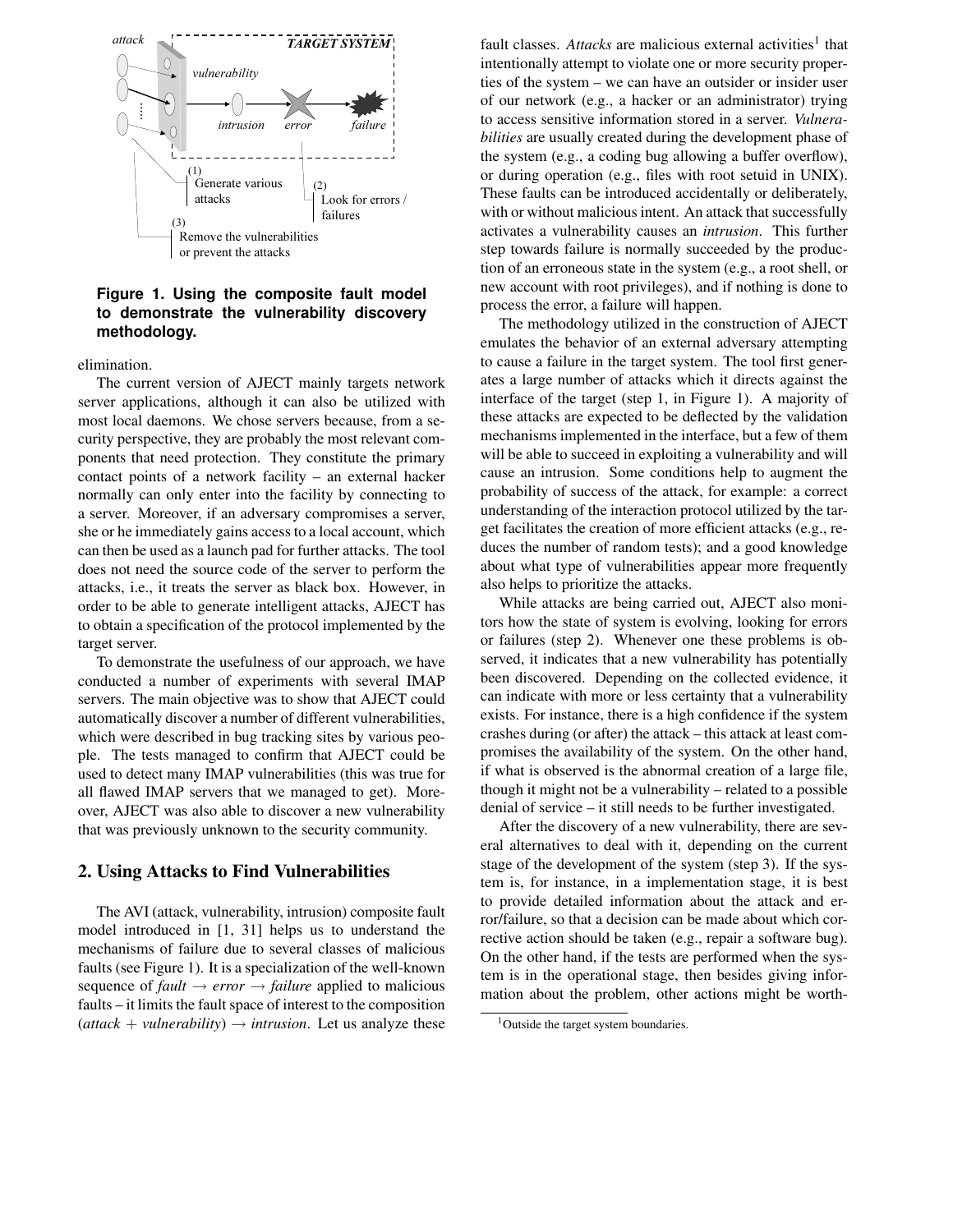

#### **Figure 2. The architecture of the AJECT tool.**

while taking, such as: automatically change the execution environment to remove the attack (e.g., by modifying some firewall rules); or, shutdown the system until the administrator decides what to do. In the current version, AJECT only provides information about the attack and observed errors/failures.

In order to get a higher level of confidence about the absence of vulnerabilities in the system, the attacks should be exhaustive and should exercise an extensive number of different classes of vulnerabilities. Still, one should also know that for complex systems it is infeasible to try all possible attack patterns, and therefore it is possible that some vulnerabilities will remain undisclosed. Nevertheless, we feel that AJECT can be an important contributor for the construction of more secure systems because it mimics the malicious activities carried out by many hackers, allowing the discovery and subsequent removal of vulnerabilities before a real attempt is performed to compromise the system.

#### **3. AJECT Tool**

There are four basic entities in the architecture of AJECT, the *Target System*, the *Target Protocol Specification*, the *Attack Injector* and the *Monitor* (see Figure 2). The first entity corresponds to the system we want to test and the last three are the main components of AJECT.

The Target System is composed by the target application and its execution environment, which includes the operating system, middleware libraries and hardware configuration. The target application is typically some service that can be invoked remotely from client programs (e.g., a mail or FTP server). In addition, it can also be a local daemon supporting a given task of the operating system. In both cases, the target application uses a well-known protocol to communicate with the clients, and these clients can carry out attacks by transmitting malicious packets. If the packets are not correctly processed, the target can suffer various kinds of errors with distinct consequences, ranging, for instance, from a slow down to a crash.

The Target Protocol Specification component provides a graphical interface for the specification of the communication protocol used by the target application. The Attack Injector, or simply the Injector, is responsible for the generation and execution of the attacks, and for receiving the responses returned by the target. It also does some analysis on the information acquired during the attack, to determine if a vulnerability was exposed. The main objective of the Monitor is to observe and gather data about the target system execution, which requires a careful synchronization with the Injector.

The architecture was defined to achieve two main purposes, the automatic injection of attacks and the data collection for analysis. However, its design was done in such a way that there is a clear separation between the implementation of these two goals. On one hand, in order to obtain extensive information about the execution, a proximity relation between AJECT and the target is necessary. Therefore, the Monitor needs to run in the same machine as the target, where it can use the low level operating system functions to get, for example, statistics about the CPU and memory usage. On the other hand, the injection of attacks can usually be performed from a different machine. In fact this is a desirable situation, since it is convenient to maintain the target as independent as possible from the Injector, so that interference is kept to a minimal level.

#### 3.1. Test, Attack and Packet Hierarchy

The injection of an attack is related to the type of test one wants to perform and materialized through the actual transmission of (malicious) packets. Therefore, the attack concept is relatively vague and can be quite generic. For instance, an attack could correspond to something as general as the creation of requests that violate the syntax of the target's protocol messages, or as specific as a special request that contains a secret username and password.

In AJECT, the process of creating an attack can be seen at three levels. The first and most generic level defines the a general *test* classes. Each test will then be systematically instantiated resulting in specific *attacks* for that particular test (the second level). In the last level, an attack is implemented through the transmission of its corresponding *packets*.

As an example, consider one of the tests currently supported in AJECT, a syntax test (see Section 4.2 for more details). This test validates the format of the packets utilized by the target protocol, and looks for processing errors in the number and order of the packets' fields. Even for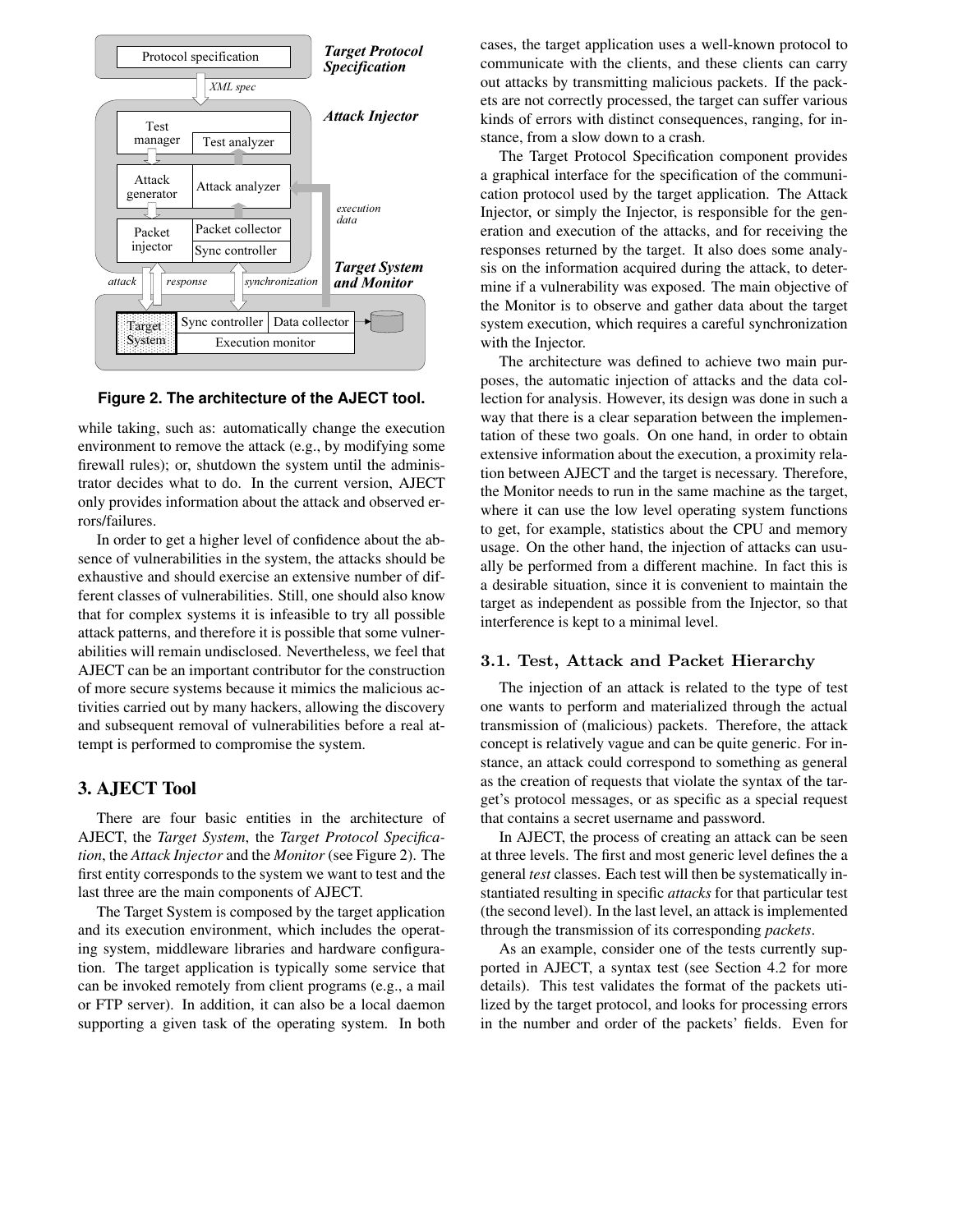a straightforward protocol with a few different packets, it is quite simple to generate a reasonable number of distinct attacks, i.e., to create several instances of the test. For example, just imagine a packet with three fields that have to appear in a given order, and an attack corresponds to the re-ordering of these fields.

### 3.2. The Components of the Tool

#### **3.2.1. Target Protocol Specification (TPS) Component.**

TPS is used to create a specification of the communication protocol utilized by the target. This specification is essential for two reasons: First, AJECT needs to be capable of bringing the application from one initial state to any other of its states (or at least to a majority of them) because certain messages can only be sent in particular situations (e.g., a command C is only allowed to proceed after an authentication). Second, the syntax of the messages must be wellknown because many non-trivial attacks can only be created if this information is available. Another reason for having a TPS component is to simplify the use of the tool – instead of having to code a special module for each new server protocol, one only needs to produce a high level specification.

Currently, the specification is done with a graphical interface that allows the definition of a state and flow graph of the protocol. For each state it is possible to identify which messages can be sent and their syntax. The output of the TPS component is a XML description of the protocol, which is then imported by the Injector.

**3.2.2. Attack Injector Component.** The Injector is decomposed into three groups of modules, each one corresponding to a level of the attack generation hierarchy (see Figure 2). In every level there is a module whose function is related to the construction of the attacks and another module for the collection and analysis of the responses. In more detail,

- **Test level** The *test manager* controls the whole process of attack injection. It receives a protocol specification and a description of a test and then it calls the *attack generator* to initiate a new attack. The *test analyzer* saves and examines various information about the attacks, to determine the effectiveness of a test to discover vulnerabilities.
- **Attack level** The actual creation of new attacks is the responsibility of the *attack generator*. The *attack analyzer* collects and studies the data related to the target's behavior under a particular attack. It obtains data mainly from two sources: the responses returned by the target after the transmission of the malicious packets; and the execution and resource usage data gathered by the Monitor.

**Packet level** The *packet injector* connects to the target application and sends the packets defined by the attack generator. Currently, it can transmit messages using either the TCP or UDP protocols. The main task of the *packet collector* is the storage of the network data (i.e., attack injection packets and received responses).

**3.2.3. Monitor Component.** Although the Monitor appears to be a simple component, it is a fundamental entity, and it hides some complex aspects. On one side, this component is in charge of setting up all testing environment in the target system: it needs to start up the target application, perform all configuration actions, initiate the monitoring activities, and in the end, to free all utilized resources (e.g., processes, memory, disk space). We chose to reset the whole system after each experiment to guarantee that there are no interferences among the attacks. On the other side, the Monitor observes the execution of the the target while the attack is being carried out. This task is highly dependent on the mechanisms that are available in the local operating system (e.g., the ability to catch signals).

The monitor is composed by the modules: the *execution module*, which coordinates the various tasks of each experiment and traces the target execution; the *data collector*, responsible for monitoring data storage and its transmission back to the Injector; and the *sync controller* that determines the beginning and ending of each experiment.

As an example, on a UNIX machine, the current version of the Monitor collects mainly two types of data. First, it observes the target's flow of control by intercepting and logging any software exceptions. To achieve this goal, the PTRACE family functions were utilized to intercept any signals that the target receives (e.g., SIGSEGV). Second, the supervision of the system resources allocated during the target execution is helpful to detect abnormal behavior which may be indicative of a vulnerability. AJECT correlates the target's behavior information with its resource usage, such as the memory used by the process (e.g., total number of allocated memory pages, number of pages of virtual memory, number of non-swapped pages), and usermode and kernel-mode CPU time accumulated by the process. This resource monitoring data is obtained with the LibGTop<sup>2</sup> library functions.

**3.2.4. Test and Attack Analyzer.** After the execution of the experiments, AJECT must be able to detect the presence of vulnerabilities by resorting to the analysis of the target's behavior. For each action there's a reaction, so for each attack injection there's the target's reaction. The Test and Attack analyzer modules examine an attack injection experiment result by observing the network data of the respective attack and response messages, and by correlating this in-

<sup>2</sup>http://directory.fsf.org/libs/LibGTop.html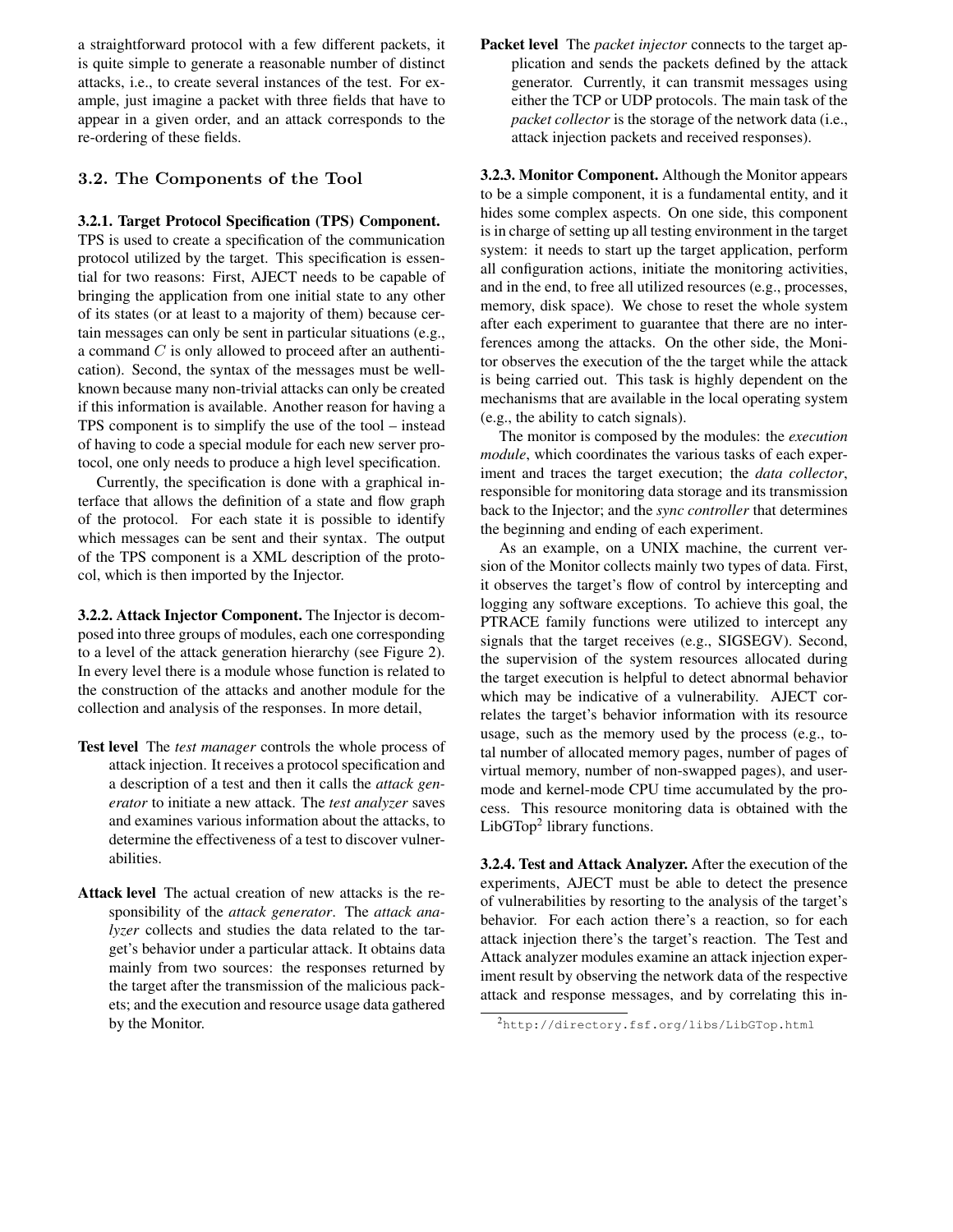| <b>Any State</b>  | (S1) Not Authenticated                                 |
|-------------------|--------------------------------------------------------|
| <b>CAPABILITY</b> | <b>STARTTLS</b>                                        |
| <b>NOOP</b>       | AUTHENTICATE <auth mechanism=""></auth>                |
| LOGOUT            | $\sim$ LOGIN $\lt$ username $\gt$ $\lt$ password $\gt$ |

| (S2) Authenticated                                        | (S3) Selected                                        |
|-----------------------------------------------------------|------------------------------------------------------|
| SELECT <mbox></mbox>                                      | <b>CHECK</b>                                         |
| EXAMINE <mbox></mbox>                                     | <b>CLOSE</b>                                         |
| CREATE <sub>mbox</sub>                                    | <b>EXPUNGE</b>                                       |
| DELETE <mbox></mbox>                                      | SEARCH [charset spec] <criteria></criteria>          |
| $RENAME < 5 / new name$                                   | $FETCH <$ seq set $>$ $<$ msg data   macro $>$       |
| SUBSCRIBE < <sub>mbox</sub>                               | $STORE <$ seq set $>$ $<$ msg data $>$ $<$ value $>$ |
| UNSUBSCRIBE <mbox></mbox>                                 | $COPY <$ seq set $>$ $<$ mbox $>$                    |
| LIST <reference> <mbox [wildcards]=""></mbox></reference> | $UID \leq \text{COPY}$   FETCH $  \gt \text{}$       |
| $LSUB <$ reference $> <$ mbox [wildcards] $>$             |                                                      |
| $STATUS 5$ $<$ status data items >                        |                                                      |
| $APPEND mbox > [flag list] [date] msg literal$            |                                                      |

**Table 1. Commands tested in each IMAP state.**

formation with the one provided by the execution monitor module (i.e., target's execution and resource usage data). AJECT can then assert about the presence of a vulnerability in a specific protocol command (e.g., IMAP SEARCH command) by looking to the target's execution (e.g., detecting a SIGSEGV signal), resource usage (e.g., resource allocation starvation), or protocol responses (e.g., a message giving access authorization to a forbidden file) during a particular attack injection.

### **4. Experimental Framework**

This section gives a brief overview of the IMAP communication protocol that is utilized by the servers under test. It also describes the classes of attacks that were tried by the injector, and provides some information about the testbed.

#### 4.1. IMAP Protocol

The Internet Message Access Protocol (IMAP) is a popular method for accessing electronic mail and news messages maintained on a remote server [11]. This protocol is specially designed for users that need to view email messages from different computers, since all management tasks are executed remotely without the need to transfer the messages back and forth between these computers and the server. A client program can manipulate remote message folders (mailboxes) in a way that is functionally equivalent to local folders.

The client and server programs communicate through a reliable data stream (TCP) and the server listens for incoming connections on port 143. Once a connection is established, it goes into one of four states. Normally, it starts in the *not authenticated* state, where most operations are forbidden. If the client is able to provide acceptable authentication credentials, the connection goes to the *authenticated* state. Here, the client can choose a mailbox, which causes

the connection to go to the *selected* state. In the selected state it is possible to execute the commands that manipulate the messages. The connection goes to the *logout* state when the client indicates that it no longer wants to access the messages (by issuing a LOGOUT command) or when some exceptional action occurs (e.g., server shutdown).

All interactions between the client and server are in the form of strings that end with a CRLF. The client initiates an operation by sending a command, which is prefixed with a distinct tag (e.g., a string A01, A02, etc). Depending on the type of command, the server response contains zero or more lines with data and status information, and ends with one of following completion results: OK (indicating success), NO (indicating failure), or BAD (indicating a protocol or syntax error). To simplify the matching between requests and responses, the completion result line is started with the same distinct tag as provided in the client command.

The IMAP protocol provides a extensive number of operations, which include: creation, deletion and renaming of mailboxes; checking for new messages; permanently removing messages; server-based RFC-2822 and MIME parsing and searching; and selective fetching of message attributes and texts for efficiency. Table 1 represents the commands that were experimented in the various IMAP states. Some of the commands are very simple (e.g., composed by a single field) but others are much more intricate.

### 4.2. Predefined Tests

The Injector component currently implements three different kinds of tests, which are used to automatically generate a large number of attacks. The tool however was developed to support tests in a generic way, which means that other tests will possibly be added in the future to cover more classes of attacks.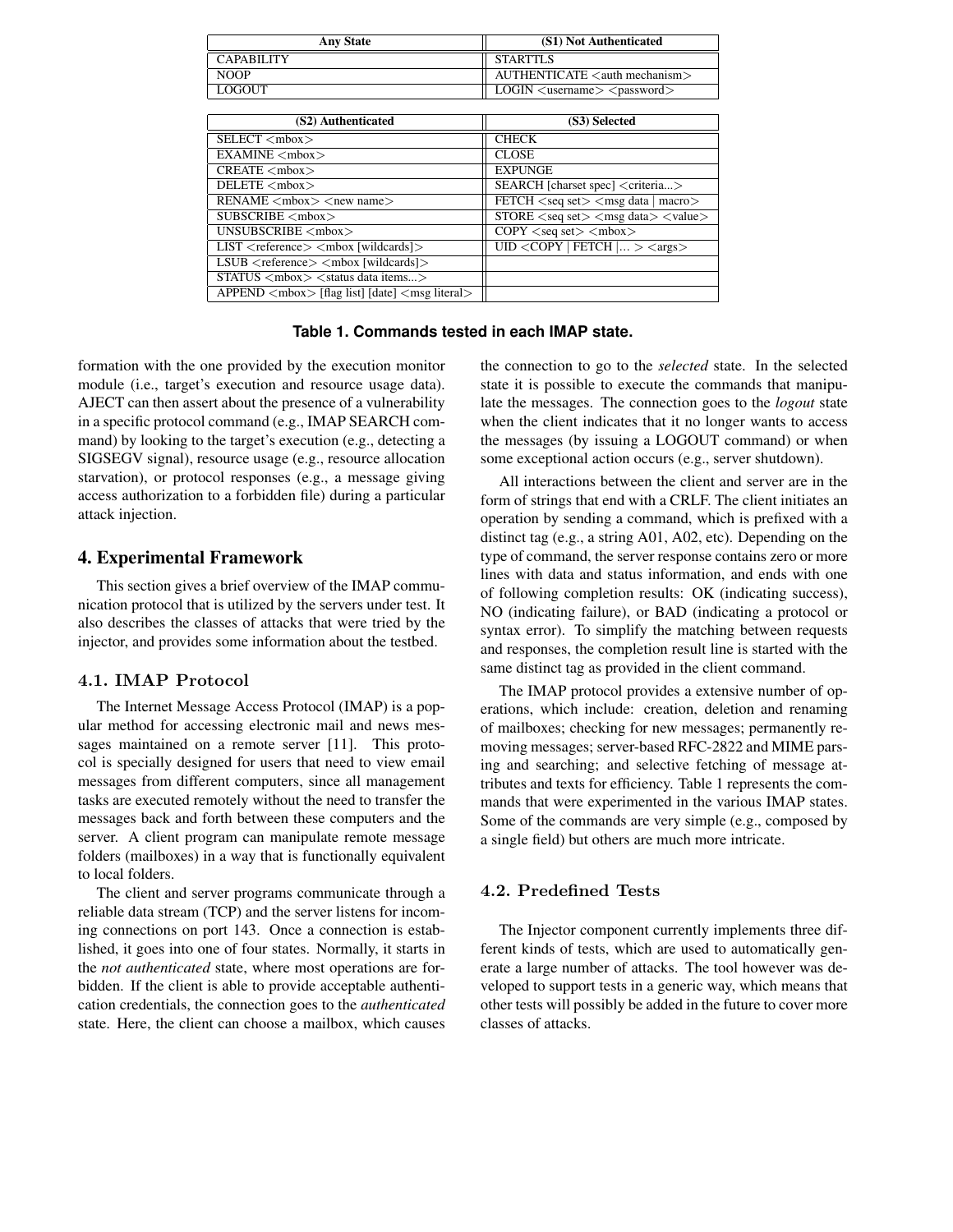| Att. Nr. | <b>Attack Packet</b>  | <b>Description</b>   |
|----------|-----------------------|----------------------|
|          |                       |                      |
| 328      | <b>SELECT</b>         | removed field        |
| 329      | $/$ inbox             | removed field        |
| 330      | /inbox SELECT /inbox  | duplicated field     |
| 331      | SELECT SELECT /inbox  | duplicated field     |
| 332      | SELECT /inbox /inbox  | duplicated field     |
| 333      | SELECT /inbox SELECT  | duplicated field     |
| 334      | SELECT SELECT         | rem. and dupl. field |
| 335      | /inbox /inbox         | rem. and dupl. field |
| 336      | <b>EXAMINE</b>        | removed field        |
| 337      | $/$ inbox             | removed field        |
| 338      | /inbox EXAMINE /inbox | duplicated field     |
|          |                       |                      |

### **Table 2. Syntax test attacks sample.**

**4.2.1. Syntax Test.** This kind of test generates attacks/packets that infringe the syntax specification of the protocol as provided by the TPS. Example of attack generations that constitute syntax violations consist on the addition or elimination of each field of a correct message, or permutations of all its fields.

This test regards a packet as a sequence of fields, each one with a certain number of bits. The type of data stored in a field or its content is considered irrelevant. The implementation of this test generates all possible combinations within certain parameters, such as maximum number of added/removed fields, producing a large number of attacks.

Table 2 shows a subset of the attacks that are automatically generated using this test. In the example, these attacks are packet variations of the SELECT and EXAMINE commands. The field contents are kept unchanged, but they are removed or duplicated in some cases.

**4.2.2. Value Test.** The TPS component also defines the type and range of valid values of the fields of the messages. This test class verifies if the target is able to cope with packets containing erroneous values. An attack is generated in the following manner: first, a set of all valid packet specifications for a particular state is obtained; second, a packet with correct fields is generated for each specification; third, each field of every packet is mutated with a number of malicious values (each mutation corresponds to a distint attack). Since there are several fields in a packet, and a field can take many different values, this procedure can produce a large number of attacks. With the objective of keeping this number manageable, not all illegal values are experimented, but only a subset such as frontier values or large strings.

For example, consider a packet with two integer fields, the first is always 1 and the second can take values between 0 and 1000. An attack on the second field would utilize values that are almost valid (e.g., the boundary values -1, 0, 1000, 1001) or very invalid (e.g., large negative/positive integers). On the IMAP protocol, several of the command parameters are strings. The construction of malicious strings is reasonably complex because it can easily lead to an explosion on the number of attacks<sup>3</sup>. Therefore, a procedure based on heuristics was employed in their generation: First, (i) a set of random tokens (fixed sized strings) is obtained; (ii) a set of malicious tokens is pre-selected (e.g.,  $\cdot\%c$ "); (iii) a set of joining tokens is chosen (e.g., " $\langle$ ", space or none); Then, a large number of strings with different sizes is obtained from the combination of one or more types of tokens. These strings are later used to replace valid values, hence testing the target's robustness in coping with this type of malicious input.

**4.2.3. Information Disclosure Test.** This type of test tries to get secret (or private) information that is stored in the target machine. The information is usually saved in the disk or in the memory of the server, and it can correspond, for instance, to the passwords kept in a configuration file or the in memory resident environment variables.

The current implementation of the test focus mainly in obtaining data stored in files. First, it determines which fields of a packet are utilized by the server to name files (e.g., argument with value "X" is used to select the file "./../dir/X"). To accomplish this task, either the field is tagged as a name during protocol specification or a conservative approach has to be taken, where all fields are considered as an eventual name. Then, the test generates a large number of path names to well known files, which it uses during the attack generation. If a response provides valid data for one of the malicious requests, then the server is probably disclosing some confidential information.

For example, consider the file "/etc/passwd" that contains the usernames (and possibly the encrypted passwords) on a UNIX machine. Some of the names that could be tried in the attacks are: ["./../etc/passwd"]; ["./../../etc/passwd"]; ["............./etc/passwd"]. On the IMAP protocol, there are a few commands that use arguments to name a file – for example, the *mbox* on a EXAMINE command.

#### 4.3. Testbed

The experiments used several IMAP applications that were developed for different operating system flavors. Therefore, it was necessary to utilize a flexible testbed to ensure that the distinct requirements about the running environment could be accommodated. The testbed consisted of three PCs with Intel Pentium 4 at 2.80GHz and 512 MBytes of main memory. Two of the PCs corresponded to target systems, and each contained the IMAP applications and a Monitor. One of the machines could be booted in a few Linux flavors (e.g., Fedora and Suse) and the other in

 $3$ Just think that a string with 10 characters can have  $26^{10}$  different combinations, even if we limit ourselves to the a .. z characters.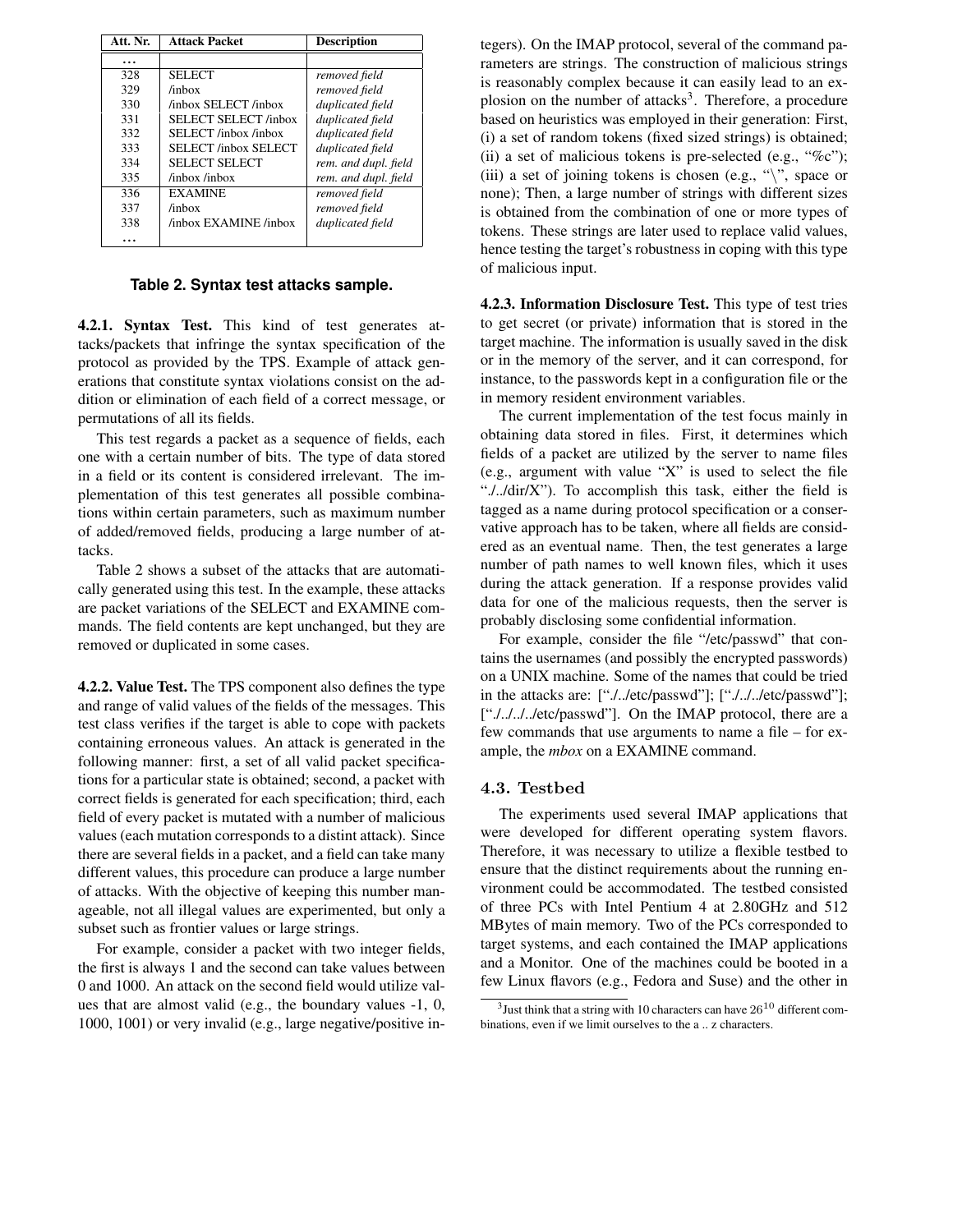Windows (e.g., XP and 2000). The third PC run the Injector components, collected the statistics, and performed the analysis of the results. This configuration of the testbed allows for the parallel execution of two injection experiments (if needed, more target PCs can be easily added to increase the concurrency of the system).

## **5. Experimental Results**

The current section presents an evaluation of the vulnerability discovery capabilities of AJECT. This study carried out several experiments to accomplish three main objectives: One goal was to confirm that AJECT is capable of catching a significant number of vulnerabilities automatically. A second goal was to demonstrate that different classes of vulnerabilities could be located with the tool, by taking advantage of the implemented tests. A third goal was to illustrate the generic nature of the tool, by showing that it can support attack injections on distinct IMAP server applications.

To achieve these objectives, we used AJECT to expose several vulnerabilities that were reported in the past in some IMAP products. Basically, the most well known bug tracking sites were searched, to find out all IMAP vulnerabilities that were disclosed in the current year. The vulnerable products were then obtained (at least most of them) and installed in the testbed. The experiments consisted in using AJECT to attack these products, to determine if the tool could detect the flaws.

Another approach that we considered following was to spend all our resources testing a small group of IMAP servers (one or two), trying to discover a new set of vulnerabilities. We decided not to use this strategy because it would probably not allow us to fulfill all goals. For example, the second goal would be difficult to achieve, since we would be testing code produced by the same developers, and these tend to make similar mistakes. Nevertheless, during the experiments, we were able to discover a new vulnerability that, as far as we can tell, was previously unknown by the security community.

#### 5.1. Applications Under Test

To set up the experiments, we have searched for IMAP flaws in two of the most well-known vulnerability tracking sites – the *bugtraq* archive of www.securityfocus.com, and the *Common Vulnerabilities and Exposures (CVE)* database at www.cve.mitre.org – and several other hacker and security sites. From this search it was possible to find 27 reports of security problems related to IMAP products during the year 2005. 7 of these reports, however, only provided minimal information, which did not allow us to completely understand the vulnerability. Therefore,

| <b>ID</b>      | <b>Application</b>            | <b>OS</b> | Date       | Vuln. ID  |
|----------------|-------------------------------|-----------|------------|-----------|
| A <sub>1</sub> | MailEnable Professional 1.54  | Win       | Apr        | 1014/5,   |
|                | and Enterprise Edition 1.04   |           |            | 2278      |
| A2             | <b>GNU</b> Mailutils 0.6      | Lin       | May        | 1523      |
| A <sub>3</sub> | E-POST Inc. SPA-PRO Mail      | Win       | Jun        | BT13838/9 |
|                | @Solomon 4.04                 |           |            |           |
| A <sub>4</sub> | Novell NetMail 3.52 B         | $W/I$ .   | Jun        | 1756/7/8  |
| A <sub>5</sub> | TrueNorth eMailServer Corpo-  | Win       | Jun        | BT14065   |
|                | rate Edition 5.2.2            |           |            |           |
| A6             | Alt-N MDaemon 8.03            | Win       | Jul        | BT14315/7 |
| A7             | GNU Mailutils 0.6.1           | Lin       | Sep        | 2878      |
| A8             | University of Washington Imap | Lin       | Oct        | 2933      |
|                | 2004f                         |           |            |           |
| A9             | Floosietek FTGate 4.4         | Win       | <b>Nov</b> | BT15449   |
| A10            | Qualcomm Eudora WorldMail     | Win       | <b>Nov</b> | 3189      |
|                | Server 3.0                    |           |            |           |
| A11            | MailEnable Professional 1.6   | Win       | <b>Nov</b> | BT15492/4 |
|                | and Enterprise Edition 1.1    |           |            |           |
| A12            | MailEnable Professional 1.7   | Win       | <b>Nov</b> | BT15556   |
|                | and Enterprise Edition 1.1    |           |            |           |

#### **Table 3. Applications with vulnerabilities.**

we decided to exclude these 7 reports and pursue our investigation with the remaining 20.

From the analysis of the reports, it was possible to identify 9 IMAP products with vulnerabilities (see Table 3). In a few cases, more than one version of the same application had problems. For each product version, the table indicates our internal identifier (*ID*), the operating system where it runs (*OS*) and the date of the first report about a vulnerability (*Date*). Sometimes other reports appeared at a later time. Column *Vuln. ID* has the identifiers of the associated reports. If a four digit number NNNN is present, then the identifier is CVE-2005-NNNN. In some situations there was no CVE number assigned to the vulnerability, and in those cases the bugtraq identifier is provided (e.g., BT13838). For applications with multiple reports, it was used a condensed representation – for example, 1014/5 corresponds to CVE-2005-1014 and CVE-2005-1015.

There were two other products identified in the reports – the Ipswitch Collaboration Suite/IMail 8.13 and the Up-IMAPProxy 1.2.4. For the products we were able to obtain the allegedly vulnerable versions and the exploits that were distributed by the hacker community. However, for some unknown reason, the exploits were incapable of exploring the described flaw, and therefore, we decided to disregard these products from further evaluation (either the reports were false or the obtained applications had already been fixed).

#### 5.2. Vulnerability Assessment

After the identification of the products with flaws, it was necessary to obtain as many applications (with the right versions) as possible. We had one main difficulty while attempting to accomplish this objective – in some cases the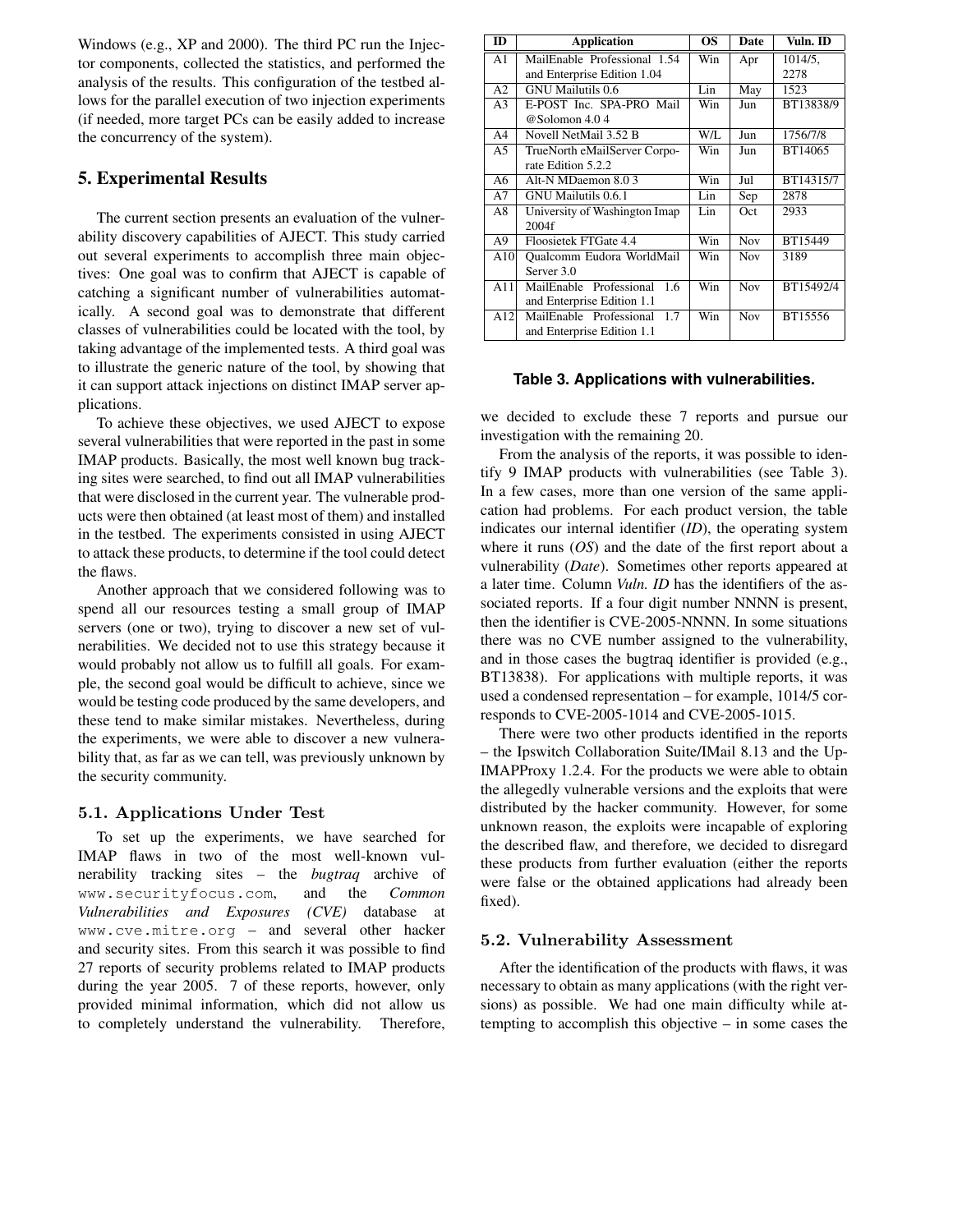| ID | Vuln<br><b>Type</b> | <b>State</b> | <b>Potential Attack</b>                   |
|----|---------------------|--------------|-------------------------------------------|
| A3 | ID                  | S2           | A01 SELECT ./// <other-u>/inbox</other-u> |
| A4 | BΟ                  | any          | $<\lambda \times 2596>$                   |

| <b>ID</b>      | Vuln        | <b>State</b>   | <b>First Successful Attack</b>                                       |  |
|----------------|-------------|----------------|----------------------------------------------------------------------|--|
|                | <b>Type</b> |                |                                                                      |  |
| A <sub>1</sub> | <b>BO</b>   | S <sub>2</sub> | A01 AUTHENTICATE $<$ A $\times$ 1296 $>$                             |  |
|                | BО          | S <sub>2</sub> | A01 SELECT $<$ A $\times$ 1296 $>$                                   |  |
| A <sub>2</sub> | FS.         | any            | $<\!\%s\times10\!\!>$                                                |  |
| A <sub>5</sub> | FS.         | S <sub>2</sub> | A01 LIST $\langle A \times 10 \rangle \langle \% \times 10 \rangle$  |  |
| A6             | <b>BO</b>   | S <sub>2</sub> | A01 CREATE $<$ A $\times$ 244 $>$                                    |  |
|                | <b>BO</b>   | $any^*$        | $<\mathsf{A}\times1260>$                                             |  |
| A7             | FS.         | S <sub>3</sub> | A01 SEARCH TOPIC $<\%s\times10>$                                     |  |
| A8             | <b>BO</b>   | S <sub>2</sub> | A01 SELECT "{localhost/user=\"}"                                     |  |
| A <sub>9</sub> | <b>BO</b>   | S <sub>2</sub> | A01 EXAMINE $<$ A $\times$ 300 $>$                                   |  |
| A10            | ID          | S <sub>2</sub> | A01 SELECT ./// <other-u>/inbox</other-u>                            |  |
| A11            | <b>BO</b>   | S <sub>2</sub> | A01 SELECT $<$ A $\times$ 1296 $>$                                   |  |
|                | ID          | S <sub>2</sub> | A01 CREATE $\angle$ A $\times$ 10 $>$                                |  |
| A12            | DoS         | S <sub>2</sub> | A01 RENAME $\langle A \times 10 \rangle \langle A \times 10 \rangle$ |  |

**a) Potentially detected vulnerabilities.**

|  |  |  |  | b) Detected previously known vulnerabilities. |
|--|--|--|--|-----------------------------------------------|
|--|--|--|--|-----------------------------------------------|

| <b>Application</b>                      | Vuln<br><b>Type</b> | <b>State</b> | <b>First Successful Attack</b>          |
|-----------------------------------------|---------------------|--------------|-----------------------------------------|
| eMail-<br>TrueNorth<br>Server Corporate | BО                  | S3           | A01 SEARCH $\langle$ A $\times$ 560 $>$ |
| Edition 5.3.4                           |                     |              |                                         |

**c) New vulnerability discovered with AJECT.**

### **Table 4. Attacks generated by AJECT to detect IMAP vulnerabilities (** <sup>∗</sup> **using CRAM-MD5 auth scheme).**

vulnerable versions were no longer available in the official web sites. This was specially true for commercial products, where whenever a new patched version is produced, the older ones are removed. A web search had to be carried out to get the older versions, however, in two occasions without success.

Table 4 presents a summary of the attacks generated by AJECT that successfully activated the software bugs. Each line contains our internal application identifier (ID, also see Table 3), the type of vulnerability (where BO is a heap or stack Buffer Overflow; ID is an Information Disclosure; FS is a Format String; DoS is a Denial of Service [26]), the IMAP state in which the attack was successful (also see Table 1), and the attack itself. In order to keep the description of the attacks small, we had to use a condensed form of command representation where: <*A*×*N*> means letter 'A' repeated *N* times; and <*OTHER-U*> corresponds to another existing username.

For the two applications that we were unable to get, it was necessary to employ a different approach in the tests. The Injector was used to generate and carry out the attacks against a dummy IMAP server. Basically, this server only stored the contents of the received packets and returned simple responses. The packets were then later analyzed to determine if one of the attacks could activate the reported vulnerability. In Table 4 a) are presented the results of these experiments, and in both cases an attack was generated that could supposedly explore the vulnerabilities.

The vulnerabilities actually detected with AJECT are presented in Table 4 b). From the table it is possible to conclude that AJECT is capable of detecting several kinds of bugs, ranging from buffer overflows to information disclosure. Since we had a limited time for testing, and since we wanted to evaluate a large number of applications, we had to interrupt the tests as soon as a vulnerability was discovered so only the first successful attack is presented. In the few cases where experiments were run for a longer period, we noticed that several distinct attacks were able to uncover the same problem. For example, after 24500 injections against the GNU Mailutils, there were already more than 200 attacks that similarly crashed the application.

Sometimes it was difficult to determine if distinct attacks were equivalent in terms of discovering the same flaw, specially in the cases where they used different IMAP commands. For example, if a bug is in the implementation of a validation routine that is called by the various commands, then the attacks would be equivalent. On the other hand, if no code was shared then there should be different bugs. Therefore, in order to find out exactly if attacks are equivalent, one would need to have access to the source code of the applications (something impossible to obtain for a majority of the products). Consequently, we decided to take a conservative approach, where all attacks were deemed equivalent except in the situations where they correspond without any doubt to different vulnerabilities.

During the course of our experiments, we were able to discover a previously unknown vulnerability (see Table 4 c)). The attack sends a large string in a SEARCH command that causes a crash in the server. This indicates that the bug is a boundary condition verification error, which probably corresponds to a buffer overflow. Several versions of the eMailServer application were tested, including the most recent one, and all of them were vulnerable to this attack.

### **6. Related Work**

The paper describes a methodology and a tool for the discovery of vulnerabilities on services provided by network or local daemons, through the injection of attacks (i.e, malicious faults). This work has been influenced by several research areas, namely:

**Fault Injection** is an experimental approach for the verification of fault handling mechanisms (fault removal) and for the estimation of various parameters that characterize an operational system (fault forecasting), such as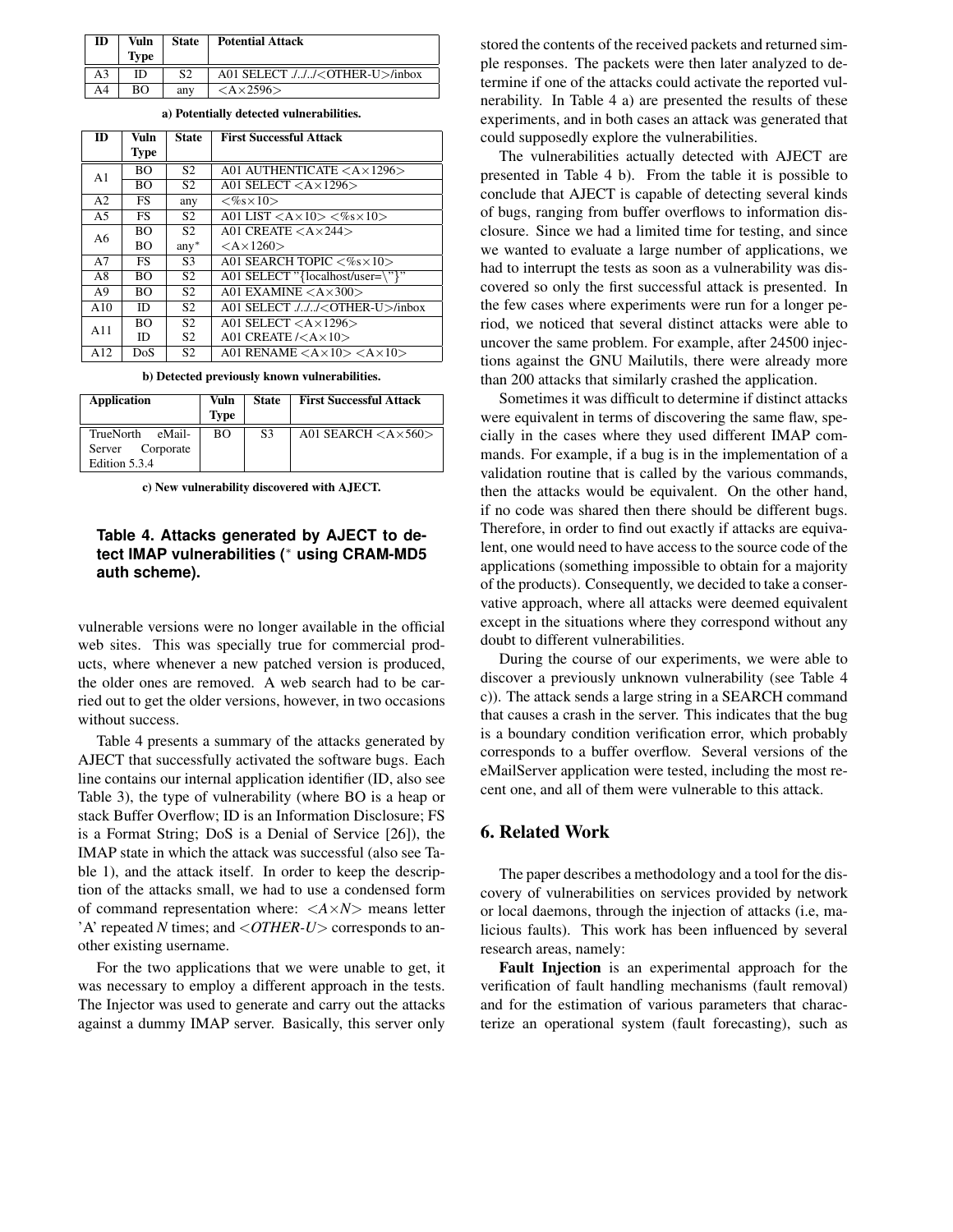fault coverage and error latency [3, 20]. Traditionally, fault injection has been utilized to emulate several kinds of hardware faults, ranging from transient memory corruptions to permanent stuck-at faults. Three main techniques have been developed to inject these faults: hardwarebased tools resort to additional hardware to actually introduce the faults in the system, in most cases through pinlevel injection, but also through radiation and electromagnetic interference [4, 17, 24]; simulation models with different levels of abstraction, e.g., device and network, have been employed by simulation-based tools to study the behavior of systems, starting from the early stages of design [16, 22]; software-based tools insert errors in the various parts of a running system by executing specific fault injection code [23, 29, 18, 7]. The emulation of other types of faults has also been accomplished with fault injection techniques, for example, software and operator faults [8, 12, 6]. Robustness testing mechanisms study the behavior of a system in the presence of erroneous input conditions. Their origin comes both from the software testing and fault-injection communities, and they have been applied to various areas, for instance, POSIX APIs and device driver interfaces [25, 2].

**Vulnerability Scanners** are tools whose purpose is the discovery of vulnerabilities in computer systems (in most cases network-connected machines). Several examples of these tools have been described in the literature, and currently there are some commercial products: COPS [14], FoundStone Enterprise [15], Internet Scanner [21], Nessus [28], and QualysGuard [27]. They have a database of well-known vulnerabilities, which should be updated periodically, and a set of attacks that allows their detection. The analysis of a system is usually performed in three steps: first, the scanner interacts with the target to obtain information about its execution environment (e.g., type of operating system, available services, etc); then, this information is correlated with the data stored in the database, to determine which vulnerabilities have previously been observed in this type of system; later, the scanner performs the corresponding attacks and presents statistics about which ones were successful. Even though these tools are extremely useful to improve the security of systems in production, they have the limitation that they are unable to uncover unknown vulnerabilities.

**Static vulnerability analyzers** look for potential vulnerabilities in the source code of the applications. Typically, these tools examine the source code for dangerous patterns that are usually associated with buffer overflows, and then they provide a listing of their locations [34, 33, 19]. Next, the programmer only needs to go through the parts of the code for which there are warnings, to determine if an actual problem exists. More recently, this idea has been extended to the analysis of binary code [13]. Static analysis has also

been applied to other kinds of vulnerabilities, such as race conditions during the access of (temporary) files [5]. In the past, a few experiments with these tools have been reported in the literature showing them as quite effective for locating programming problems. These tools however have the limitation of producing many false warnings, and skip some of the existing vulnerabilities.

**Run-time prevention mechanisms** change the run-time environment of programs with the objective of thwarting the exploitation of vulnerabilities. The idea here is that removing all bugs from a program is considered infeasible, which means that it is preferable to contain the damages caused by their exploitation. Most of these techniques were developed to protect systems from buffer overflows. A few examples are: StackGuard [10], Stack Shield [30], and Point-Guard [9] are compiler-based tools that determine at runtime if a buffer overflow is about to occur, and stop the program execution before it can happen. A recent study compares the effectiveness of some of these techniques, showing that they are useful only to prevent a subset of the attacks [35].

## **7. Conclusion**

The paper presents a tool for the discovery of vulnerabilities in server applications. AJECT simulates the behavior of a malicious adversary by injecting different kinds of attacks against the target server. In parallel, it observes the application while it runs in order to collect various information. This information is later analyzed to determine if the server executed incorrectly, which is a strong indication that a vulnerability exists.

To evaluate the usefulness of the tool, several experiments were conducted with many IMAP products. These experiments indicate that AJECT could be utilized to locate a significant number of distinct types of vulnerabilities (e.g., buffer overflows, format strings, and information disclosure bugs). In addition, AJECT was able to discover a new buffer overflow vulnerability.

### **References**

- [1] A. Adelsbach, D. Alessandri, C. Cachin, S. Creese, Y. Deswarte, K. Kursawe, J. C. Laprie, D. Powell, B. Randell, J. Riordan, P. Ryan, W. Simmonds, R. Stroud, P. Veríssimo, M. Waidner, and A. Wespi. *Conceptual Model and Architecture of MAF-TIA. Project MAFTIA deliverable D21*. Jan. 2002. http://www.research.ec.org/maftia/deliverables/D21.pdf.
- [2] A. Albinet, J. Arlat, and J.-C. Fabre. Characterization of the impact of faulty drivers on the robustness of the Linux kernel. In *Proc. of the Int. Conference on Dependable Systems and Networks*, pages 867–876, June 2004.